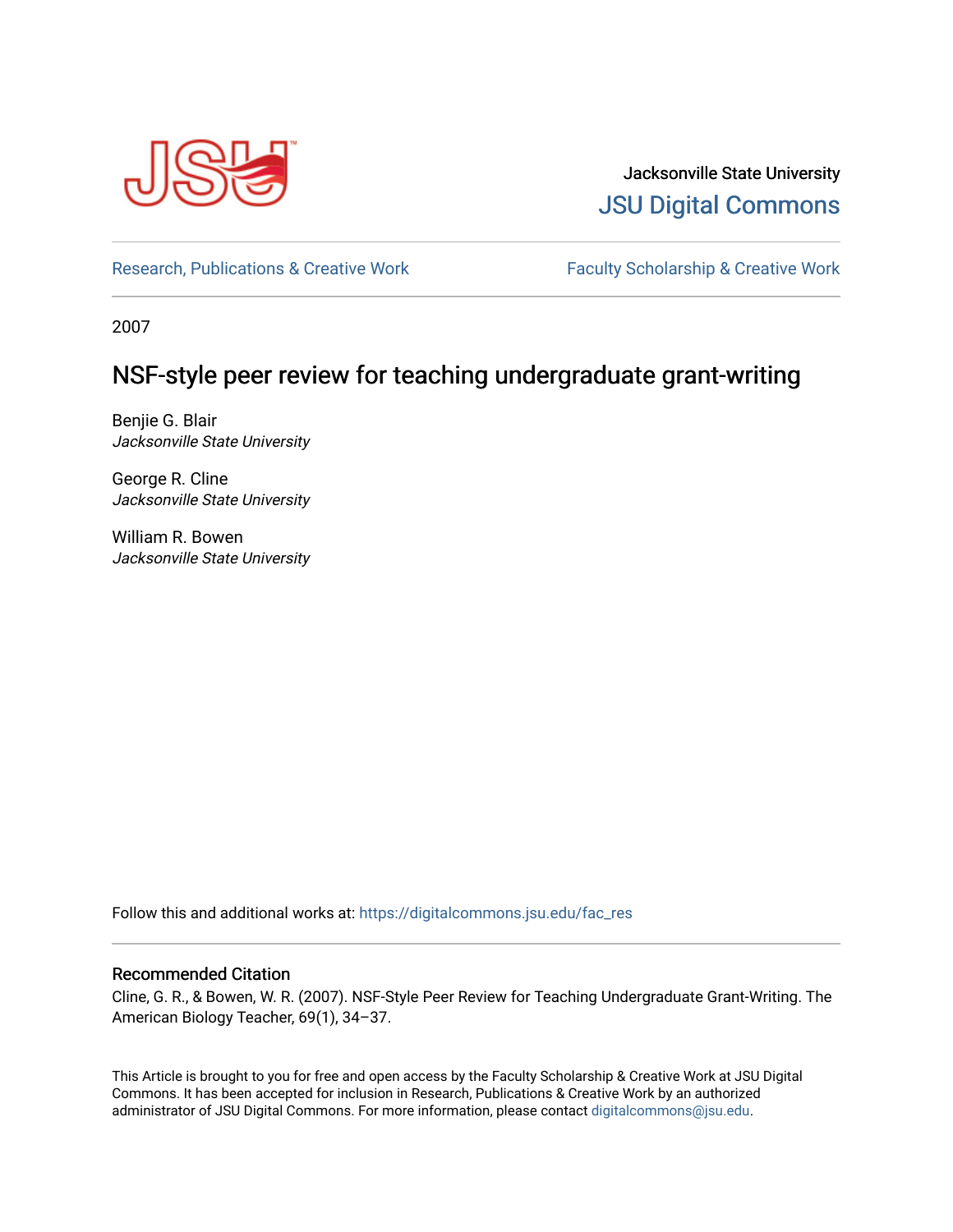

BENJIE G. BLAIR GEORGE R. CLINE WILLI. R. Bowen

The Biology Department at Jacksonville State<br>University (JSU) in Alabama has incorporated an undergraduate research experience (URE) into its curriculum for both BA and BS degree programs . This experience involves the following semester courses: • BY 370 (Introduction to Research in Biology): two

- semester credits, sophomore level
- BY 327 (Directed Studies in Biology) or BY 427 (Independent Study in Biology): variable credits, junior year
- BY 496 (Senior Seminar) two credits, senior level

The Department has recognized the need for both substantive coursework and an undergraduate research experience in its biology curriculum . The JSU URE is the outcome of curricular revision over the past 14 years . BY 370 and BY 496 are required courses, whereas indepen dent research involves optional courses intended to interest students in research. BY 327 and BY 427 had been in the curriculum for some time, available for student research projects under the tutelage of a faculty mentor . BY 370 was initiated in 1991 to introduce majors to the science and art of biological research and grant-writing in an effort to strengthen the outcome of BY 327 and BY 427 . This course is now offered with multiple sections and instructors both semesters every year . Today, BY 327 and BY 427 enable students to conduct original field and/or laboratory research, educational research in biol ogy, or substantive library-based research of an approved biological topic . BY 496, a required course since 2002, involves both a senior thesis and an oral presentation, the latter given in a department-wide symposium format . BY 496 is the Biology Department's capstone course for all matriculating biology majors . The overall URE Experience has enabled the Department to integrate "communication across its curriculum" in a way that was never possible before .

This paper concerns a modification to BY 370 . In this course, students now actively participate in an NSF-style peer review of their own undergraduate research propos als in biology .

*Benjie G. B l air (e-mail: bblair@jsu.ed u) is Associate Professor of Biology; George R. Cline (e-mail: gcline@jsu. edu) is Professor of Biology; and William R. B o wen (e-mail: wrb36@sbcglobal.ne t) is Professor and Department Head Emeritus of Biology, all at Jacksonville State University, Jacksonville, AL 36265.*

# **Teaching Grant-Writing to Undergraduate Biology Majors**

Why? Incoming JSU students generally lacked a coherent understanding and appreciation of what was required to actively engage in scientific inquiry . Hence, they were unable to construct meaningful hypotheses or to design appropriate experimentation . Many lacked the verbal and oral skills to effectively communicate scientific activities to their peers and the rest of the world . None had written a grant proposal and few, if any, had engaged in substantive biological research . Most were not aware that the JSU fac ulty who teach biology also engage in research .

The majority of incoming students, as well as those matriculating in the past, rarely perceived the postgradu ate benefits that accrued from doing undergraduate research . Undergraduates frequently received little or no formal training in grant-writing and/or research until they were doing postgraduate research . While some undergraduates did not always aspire to continue their education in biology or seek professional education, such activities did benefit those seeking teaching, technical, or other positions simply because their resumes now stood out from other applicants!

In the early years of BY 370, biology faculty and their research interests were introduced early in the course, thereby enabling students to identify a potential research project mentor . An exposure to biological literature fol lowed, from searching and accessing literature through library journals and databases, including the use of appli cable and appropriate Internet search engines . Students then made a critical analysis of selected research articles, including the good and the bad (for examples of both, contact one of the authors) . The concept of scientific process and inquiry (both experimental and descriptive approaches) were developed with an emphasis on: the role of observation, asking questions, developing an appropri ate hypothesis, and materials and methods . Experimental design included a basic introduction to statistical analysis, construction of appropriate tables and graphs, and the use of other tools (Ambrose & Ambrose, 1995) . The continu ing importance of professionalism and ethics in scientific research and the need to avoid plagiarism were noted . The value of a meaningful and competitive portfolio at matricu lation was emphasized . The course culminated with a student-generated limited research proposal with budget (in consultation with a faculty mentor) whose format was patterned after Sigma Xi's application form for Grant-in-Aid of Research (Sigma Xi, 2004).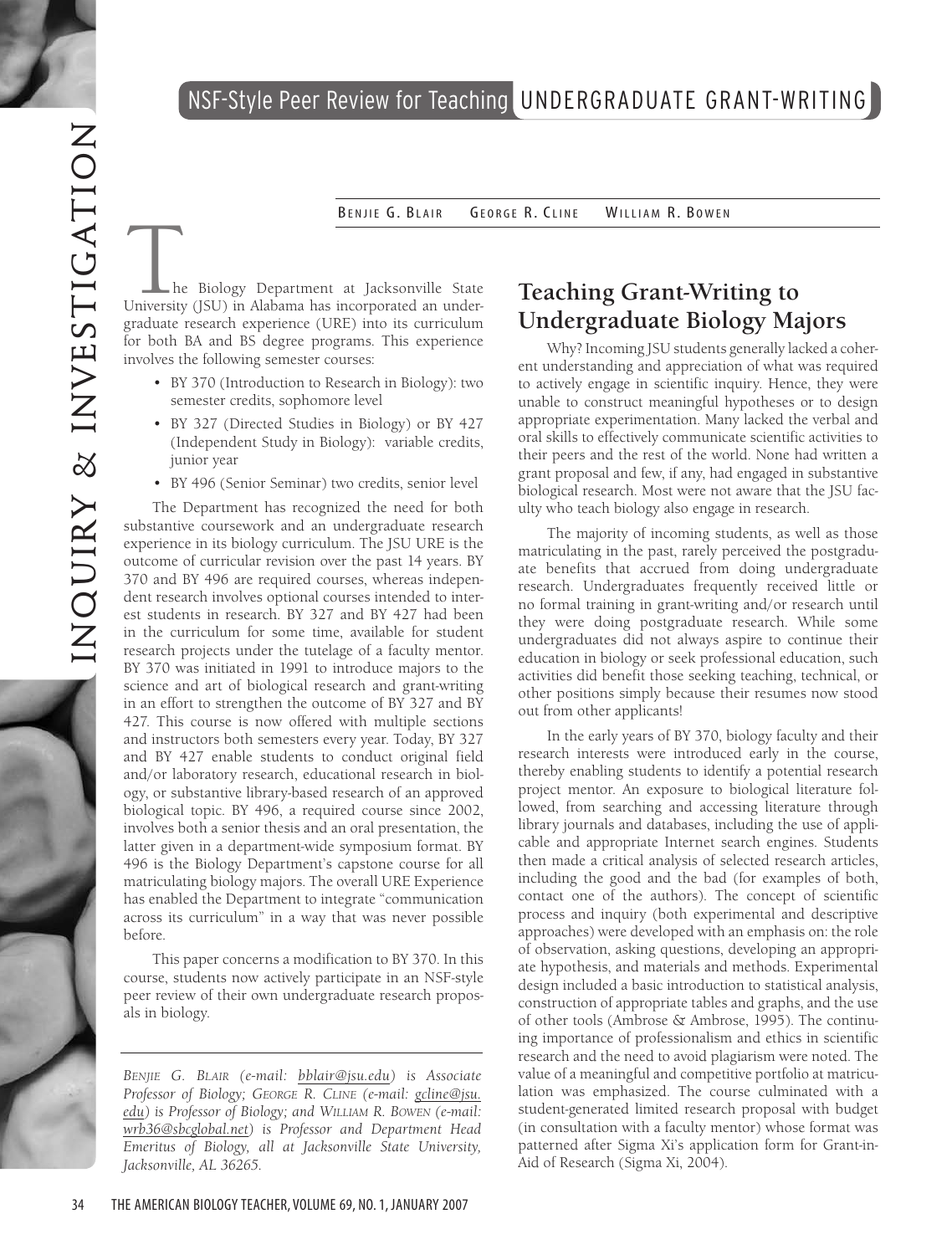# **The Initial BY 370 Format: A Qualified Success**

The number and quality of student research projects in BY 327 and BY 437 did increase. A few students gave oral presentations at an on-campus undergraduate symposium and later at state and regional meetings. Several students submitted their research proposals to the Sigma Xi Grants-in-Aid of Research program and received funding. An occasional research article was published and more majors were inclined to continue postgraduate study.

But the faculty soon realized that the project description in the Sigma Xi application format was limited and did little more than develop an abstract. It was flawed in that it failed to expose a student's potential weakness in effective communication skills, i.e., grammar, spelling, technical writing, etc. More importantly, interactive student participation was limited to individual contacts with a faculty mentor.

As a result, the student-generated research proposal became more in-depth with a more extensive analysis of pertinent literature leading to an appropriate hypothesis. The Materials and Methods section, especially the experimental design, was now expected to be well-developed. However, it was not until 2002 that the participation issue resolved itself when the lead author was invited to an NSF CCLI panel review. The idea emerged that an NSF-style student peer review of student-generated research proposals could involve student interaction to a degree never before possible. This concept was immediately incorporated into the format of BY 370.

### **The Student Research Proposal**

Format and style of student-generated research proposals for BY 370 must adhere to departmental guidelines for format (font size, etc), literature citation, overall page limits, etc. Each research proposal now has seven or eight components:

- 1. A Title Page with author (proposed student investigator), a brief abstract or summary of the proposed research project (not more than 12 lines), course and section, and a line for approval by the faculty mentor.
- 2. A second and incomplete Title Page, with title of proposal, abstract, and an identification number provided by the instructor (for use by the student peer review panel (student author is not identified).
- 3. An Introduction section with literature review and hypothesis.
- 4. A Materials and Methods section with sufficient detail to support the proposed research. Instrumentation not currently available in the Department must have approval for use.
- 5. A Timetable for completion of proposed research.
- 6. A Literature Cited section that includes those journal articles, popular articles, books, and Web sites that were cited in the Introduction and Materials and Methods sections.
- 7. A Bibliography section that includes those publications read but not cited.

8. A Budget page whose total estimated costs should not exceed the maximum funding level set by all instructors participating in BY370 for that term. Estimated costs for chemicals and other supplies are based on prices available in current biological and chemical supply catalogs maintained in the departmental office. Estimated travel costs for field work are based on current university mileage allowances. Expenditures exceeding \$100 and for travel must be justified. Budget pages are printed on colored paper.

Why budget pages for a student-generated research proposal? Students during routine laboratory exercises in courses were never confronted with the costs involved. But students gain an appreciation and respect for the "cost" of doing research when confronted with assessing equipment needs and operating costs, the costs associated with routine chemical and other supplies, and the costs and logistics associated with travel.

# **Evaluation of Student-Generated Research Proposals**

Each student-generated research proposal submitted for BY 370 is subjected to two concurrent and independent evaluations by the student peer review panelist and the course instructor. The overall criteria for both student and instructor evaluations are the same, emphasizing the quality and science of the proposal and its budget, the overall presentation (such as the review and critical analysis of applicable literature), the hypothesis, and justification of the funding request. Attention to spelling and grammar is also expected.

### **Student Peer Review Evaluation**

Student evaluation involves an NSF-style peer review panel whose purpose is to constructively critique each proposal. A student is arbitrarily assigned as a panelist on one or more peer review panels, each with four to six members. The instructor convenes each panel, distributes evaluation forms, and discusses the criteria for evaluation. Anonymous copies of the proposals (either electronic or paper versions) submitted by another section of BY 370 are distributed to each panelist. Directions and advice (similar to that given to NSF review panels) are given to each panel for conducting its evaluations. The amount of imaginary funding allotted to each panel is announced. The funding level is determined by the instructor, usually about 25% of the total funding request for all proposals assigned to that panel. When possible, a second student peer review panel is convened to review proposals, thereby generating a second opinion.

The student panel determines the order in which proposals are to be reviewed. Each panelist independently conducts an evaluation of all proposals assigned to that panel, using the evaluation forms shown in Figures 1-2. Panelists are required to make written comments for each type of evaluation. They are encouraged to be constructive in their commentary, providing specific examples of areas within each proposal that could be improved. The student panelist then rates each proposal as:

 $1 =$  Excellent • 2 = Very good • 3 = Good • 4 = Below average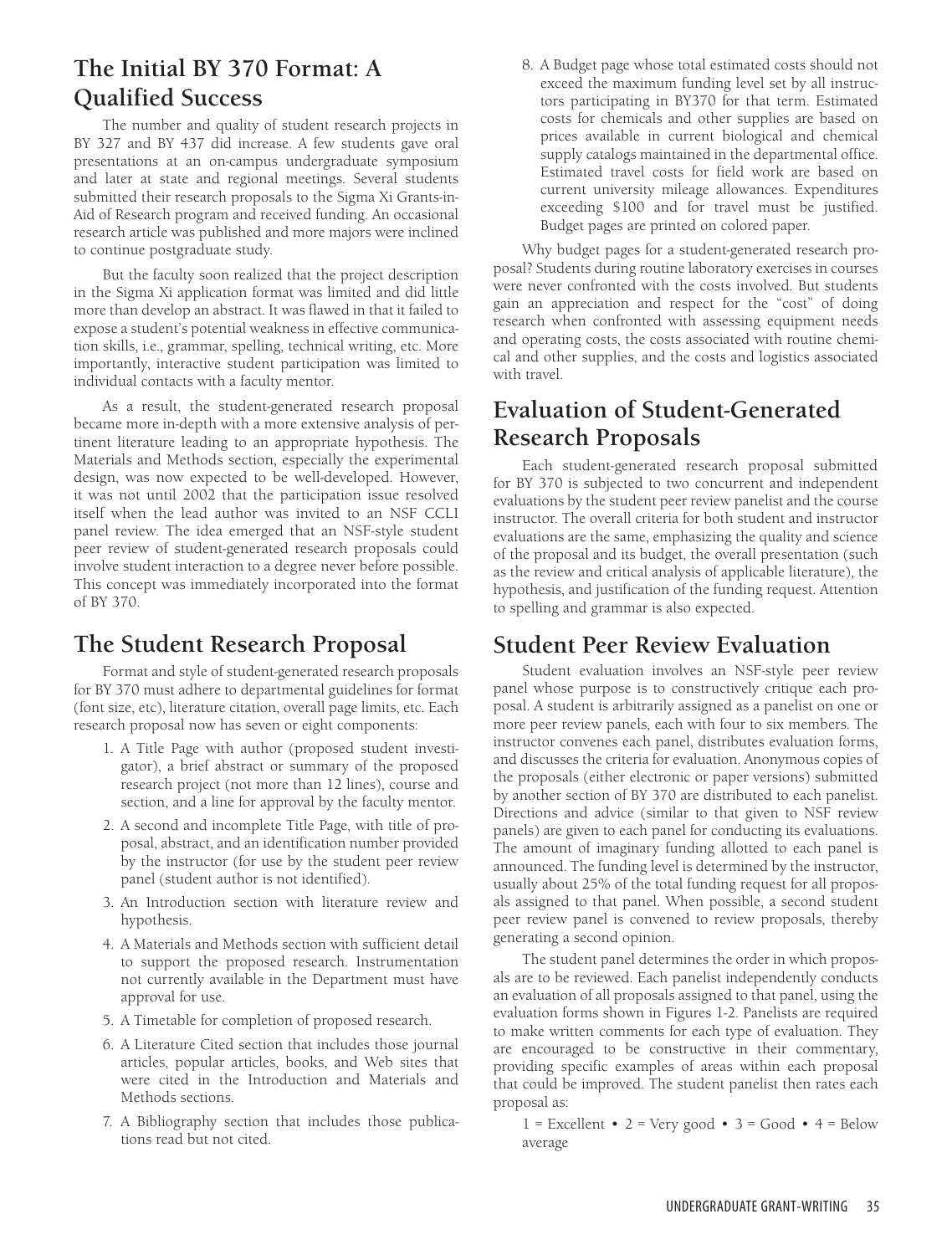The panel as a whole reconvenes to critically discuss each proposal and to establish an overall panel rating and ranking. During this process, a panelist may abstain from the review process if either a panelist or the panel as a whole has determined a conflict of interest. Proposals are recommended for funding (at or below the level requested) or rejection. A previously-selected panelist, serving as an NSF-style scribe, writes a composite summary justifying the panel's overall ranking and recommendation. The scribe's report must be approved by all panelists. Where there is a differing opinion, a signed minority report also may be submitted. The evaluations by each panelist and

| <b>Peer Panel Composite Evaluation</b> |                                                                                                                                                                                                                               |  |
|----------------------------------------|-------------------------------------------------------------------------------------------------------------------------------------------------------------------------------------------------------------------------------|--|
|                                        |                                                                                                                                                                                                                               |  |
|                                        |                                                                                                                                                                                                                               |  |
| <b>Panel Evaluation</b>                |                                                                                                                                                                                                                               |  |
|                                        | <b>Numerical</b>                                                                                                                                                                                                              |  |
| Part I                                 | <u> 1980 - Johann Barn, mars et al.</u>                                                                                                                                                                                       |  |
| Part II                                | <u> 1980 - Johann Barbara, martin da basar</u>                                                                                                                                                                                |  |
| Part III                               | <u> Alexandria de la contenentación de la contenentación de la contenentación de la contenentación de la contene</u>                                                                                                          |  |
| <b>Proposal Rating</b>                 | <u> 1989 - Alexandria Alexandria III.</u>                                                                                                                                                                                     |  |
| <b>Funding Recommendation</b>          |                                                                                                                                                                                                                               |  |
| Recommended?                           | <b>Amount Funded?</b> ______________                                                                                                                                                                                          |  |
| Not recommended?                       |                                                                                                                                                                                                                               |  |
| <b>Scribe's Commentary</b>             |                                                                                                                                                                                                                               |  |
|                                        |                                                                                                                                                                                                                               |  |
| <b>Other Panelists</b>                 | the control of the control of the control of the control of the control of the control of the control of the control of the control of the control of the control of the control of the control of the control of the control |  |

### **Figure 2. Peer Panelists Evaluation.**

| <b>Peer Panelist Evaluation</b>                                                                                                                                                                                                                                                                                                                                                                                                                                                                                                                                                            |                                                                                                   |  |  |
|--------------------------------------------------------------------------------------------------------------------------------------------------------------------------------------------------------------------------------------------------------------------------------------------------------------------------------------------------------------------------------------------------------------------------------------------------------------------------------------------------------------------------------------------------------------------------------------------|---------------------------------------------------------------------------------------------------|--|--|
| Proposal title<br><u> 1980 - Jan Samuel Barbara, prima popula</u><br>RATING SCALE: 1- Excellent; 2 - Very Good; 3 - Good; 4 - Fair; 5 - Poor                                                                                                                                                                                                                                                                                                                                                                                                                                               |                                                                                                   |  |  |
| PART I - QUALITY OF SCIENCE -<br>RATING                                                                                                                                                                                                                                                                                                                                                                                                                                                                                                                                                    |                                                                                                   |  |  |
| Introduction<br>Literature Cited<br><u> Liberatura de la c</u>                                                                                                                                                                                                                                                                                                                                                                                                                                                                                                                             | Review/hypothesis adequate?<br>$\sim 10^{11}$<br>Literature search adequate?                      |  |  |
| Materials/Methods<br><u> a shekara ta 1999 a shekara ta 1999 a shekara ta 1999 a shekara ta 1999 a shekara ta 1999 a shekara ta 1999 a </u><br><b>Budget</b><br><u> 1989 - Johann Barbara, martin basa</u><br>Part I Rating                                                                                                                                                                                                                                                                                                                                                                | Techniques appropriate?<br>Estimated costs appropriate?                                           |  |  |
| PART II - QUALITY OF PROPOSAL -<br>RATING                                                                                                                                                                                                                                                                                                                                                                                                                                                                                                                                                  |                                                                                                   |  |  |
| Introduction<br>Materials/Methods<br>$\begin{array}{cccccccccc} \hline \textbf{1} & \textbf{1} & \textbf{1} & \textbf{1} & \textbf{1} & \textbf{1} & \textbf{1} & \textbf{1} & \textbf{1} & \textbf{1} & \textbf{1} & \textbf{1} & \textbf{1} & \textbf{1} & \textbf{1} & \textbf{1} & \textbf{1} & \textbf{1} & \textbf{1} & \textbf{1} & \textbf{1} & \textbf{1} & \textbf{1} & \textbf{1} & \textbf{1} & \textbf{1} & \textbf{1} & \textbf{1} & \textbf{1} & \textbf{1$<br><b>Budget</b><br>l iterature Cited<br><u> 1989 - Andrea Store Barnett, ameri</u> kansk kon<br>Part II Rating | Literature review adequate?<br>Methods understandable?<br>Costs justified?<br>Literature current? |  |  |
| PART III - GUIDELINES -<br>RATING                                                                                                                                                                                                                                                                                                                                                                                                                                                                                                                                                          |                                                                                                   |  |  |
| Cover page format met?<br>Deadlines met?<br>Page limits met?<br><b>Budget format met?</b><br>Grammar?<br>Spelling?<br>Part III Rating<br>Comments/Recommendations                                                                                                                                                                                                                                                                                                                                                                                                                          |                                                                                                   |  |  |

the scribe's summary, and any minority reports, are submitted to the instructor. Funding recommendations along with anonymous copies of the evaluations by each panelist and the scribe (and minority reports) are distributed to the student grant applicants.

## **Faculty Evaluation**

The grade for this part of BY 370 (the research proposal and peer review) is determined solely by the instructor to avoid student bias. In so doing, the instructor not only independently evaluates each proposal, but also considers the written comments by panelists and the composite panel (i.e., the scribe). The instructor looks for the thoroughness of an evaluation, grammatical and spelling assessment, constructive critiques, innovative ideas, and overall participation in the evaluation process by each panelist. The number of such evaluations can vary depending on the number of proposals submitted from the other section. Therefore, the total number of proposals to be evaluated is assigned a 100% and evaluation of all the documents could earn a student full marks. It is essential that a student peer panel's rating of a proposal never be a factor in the final outcome, i.e., the course grade.

# **Undergraduate Student Peer Review: A Success**

Since student peer evaluations do not impact directly on a student's grade in BY 370, we believe the outcome of student peer review has proven to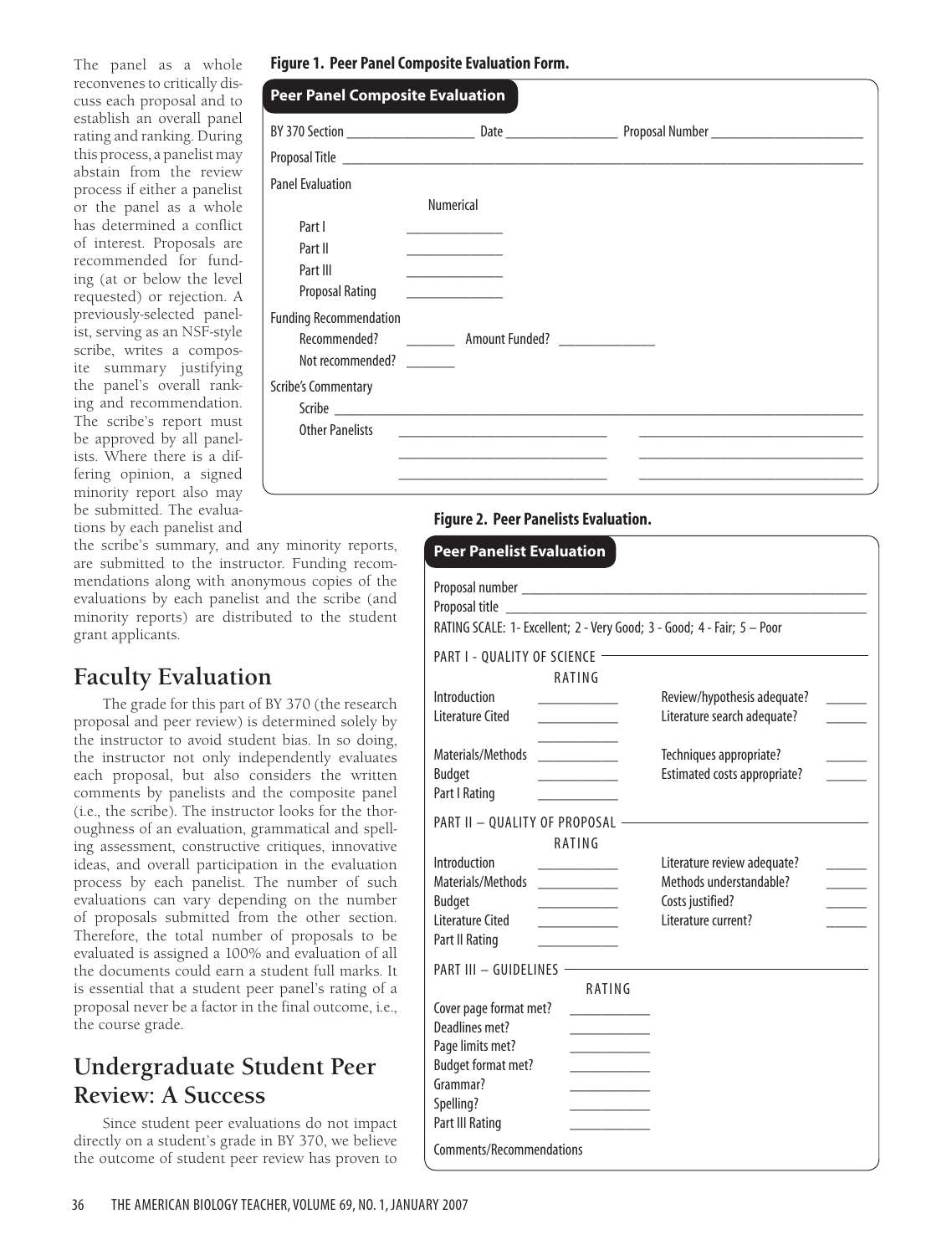be an invaluable learning experience. This was evident from some of the written comments by panelists and scribes:

#### **Quality of proposal**

*This proposal is great. • Excellent, a great idea. • Even I would fund it*. • *There is no justification for funding this proposal.*

### **Presentation**

*This proposal is easy to follow. • Proposal confusing. • Does not flow. Does not appear to have been read before submission. • Needs to be reworked. • Abstract does not explain project.* 

#### **Grammatical concerns**

*Technical skills lacking. • Sentences repeated or contradictory statements. Too many mistakes. • Needs reworking. • Mentor's name misspelled or not identified. • There is "Spell Check."* 

### **Quality of the science**

*Proposal not well-developed. • No hypothesis. • Literature review insufficient and/or lacking. • It is not clear how research can be accomplished with existing facilities.*

### **Guidelines**

*No timeline was given.* • *No double spacing.* • Etc.

These comments reflect the serious and critical nature of student peer review. Their expectations were high; in fact, they were far more demanding of themselves than were the faculty. In general, they thoroughly scrutinized proposals. Their reviews, especially those of the panels as a whole, often provided insight that otherwise might have been overlooked. Student conflict of interest surprisingly was infrequent.

Students were assessed as to their perception of scientific inquiry before and after BY 370. Only those results pertinent to grant-writing and peer review were considered in this paper and these were not statistically significant due to small sample size. The survey did suggest that student perception of grantwriting (i.e., development of a research proposal and budget) improved as students became aware of the competitive edge that such activities provide for postgraduate employment and education as well as professional advancement. Awareness and understanding of the scientific process in acquiring scientific knowledge as well as appreciation of the faculty's research activities has certainly increased. This course has made students more cognizant of the need for basic courses in genetics, cell biology, and even ecology. Finally, it has promoted the need for biology majors to take computer science and scientific writing.

Student peer review not only provides valuable input into a project's experimental design but also ensures meritorious dispersal of the available research funds (Gift & Krasny, 2003). Carlsen, Cunningham, and Trautmann (2001) concluded that peer review separates science from non-science and therefore is an essential component of scientific inquiry.

## **Conclusions**

There is little doubt that NSF-style peer review in combination with grant-writing as an integral component of a required undergraduate research experience has had a positive impact on the JSU biology major. The latter certainly

provides BY 370 students with a unique learning experience through the peer review panel process. Now, the JSU major is better prepared to experience scientific inquiry through BY 327 and BY 427, culminating in the capstone BY 496, the Senior Seminar. Verbal and oral communicative skills also have improved considerably, a fact that has been noted by other JSU departments. It also means that our matriculating majors now have a substantive and meaningful resume; hence, they have established a competitive edge over students from other institutions when seeking either postgraduate education (including professional schools such as medical and pharmacy schools), or employment in teaching or technical positions. Even those majors entering the K-12 teaching field no longer fear the daunting task of writing grant proposals in order to acquire external funding.

This approach to undergraduate scientific inquiry has been a highly successful endeavor at JSU, a regional public institution of higher education, and is very applicable to any science program. It also has greatly enhanced the academic reputation of the Biology Department throughout the Southeast region.

# **Acknowledgments**

The authors wish to thank other members of the JSU Biology Faculty for their input into the successful implementation of BY 370, especially LaJoyce Debro, Mark Meade and Frank Romano.

# **References**

- Ambrose III, H.W. & Ambrose, K.P. (1995). *A Handbook of Biological Investigation*, *Fifth Edition.* Winston-Salem, NC: Hunter Textbooks, Inc.
- Carlsen, W.S., Cunningham, C.M. & Trautmann, N.M. (2001). Peer review by school science students: Its role in scientific inquiry. Paper presented at the *Annual Meeting of the National Association for Research in Science Teaching*. St. Louis, Missouri. Available online at: http://www.ei.cornell.edu/pubs/.
- Gift, N. & Krasny, M. (2003). The great fossil fiasco: Teaching about peer review. *The American Biology Teacher*, *65*(4), 270-273.
- Sigma Xi. (2004). Grants-in-Aid of Research program. Available online at: http://www.giar.sigmaxi.org/Giar.asp/.